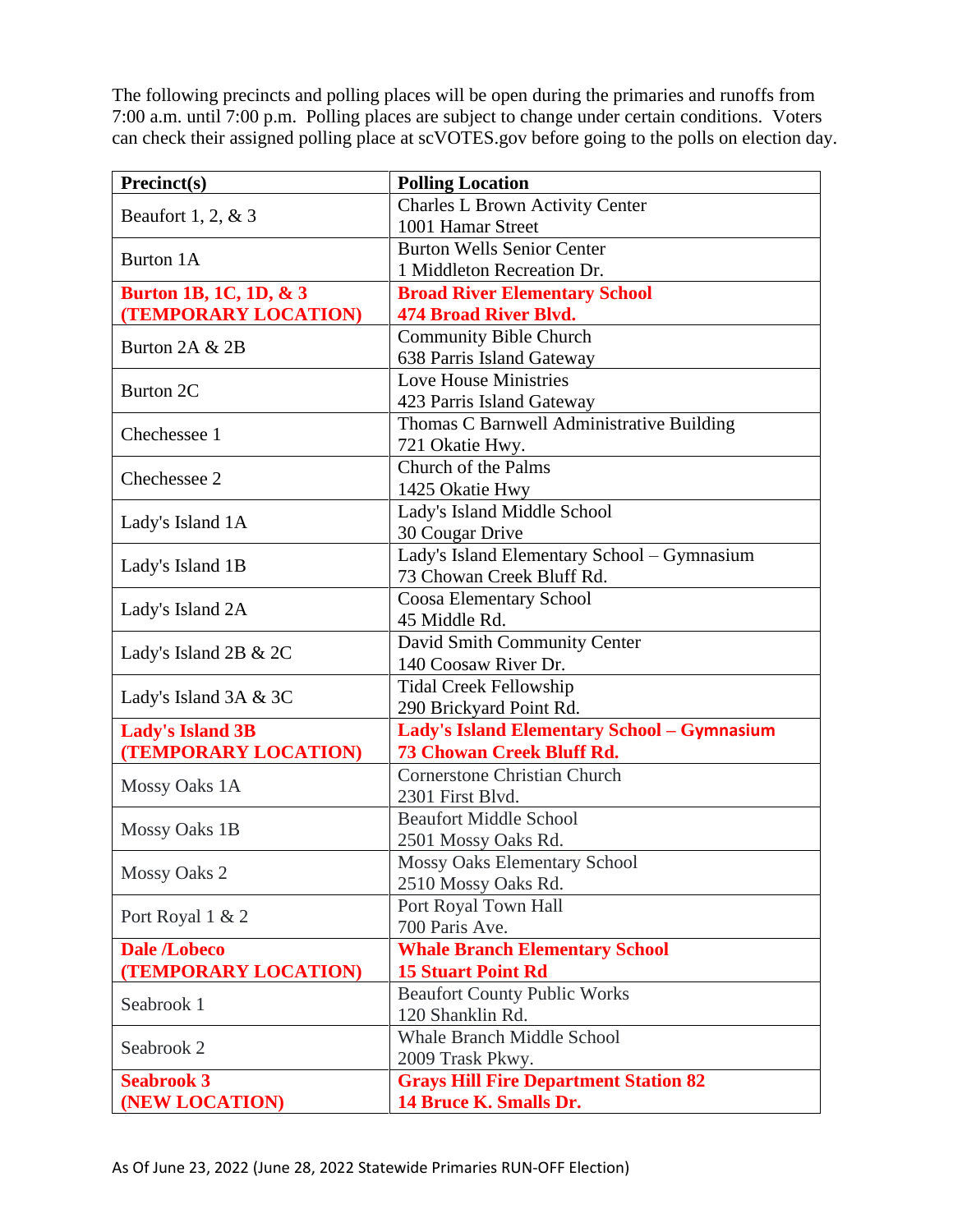| Precinct(s)                                  | <b>Polling Location</b>                            |
|----------------------------------------------|----------------------------------------------------|
| Sheldon 1                                    | Elijah Washington Medical Center                   |
|                                              | 211 Paige Point Rd.                                |
| Sheldon <sub>2</sub>                         | Booker T. Washington Community Center              |
|                                              | 182 Booker T. Washington Cir.                      |
|                                              | St. Helena Branch Library                          |
| Saint Helena 1A                              | 6355 Jonathan Francis, Sr. Rd.                     |
|                                              | <b>Scott Community Center</b>                      |
| Saint Helena 1B                              | 242 Scott Hill Rd.                                 |
|                                              | Dataw Isl. Club Community Center                   |
| Saint Helena 1C                              | 43 Marina Dr.                                      |
|                                              | St. Helena Elementary School                       |
| Saint Helena 2A                              | 1025 sea Island Pkwy.                              |
|                                              | Gloria Potts Community Center                      |
| Saint Helena 2B                              | 130 Seaside Rd.                                    |
| Saint Helena 2C                              | <b>Fripp Island Community Center</b>               |
|                                              | 205 Tarpon Blvd.                                   |
| Daufuskie                                    | <b>Jane Hamilton School</b>                        |
|                                              | 48 Ole Haig Point Rd.                              |
| Hilton Head 1A & 5C                          | Hilton Head Presbyterian Church                    |
|                                              | 235 William Hilton Pkwy.                           |
| Hilton Head 1B, 4B, & 4D                     | <b>Hilton Head Island Elementary School</b>        |
| (TEMPORARY LOCATION)                         | <b>30 School Rd</b>                                |
| <b>Hilton Head 2A</b>                        | <b>Hilton Head Library</b>                         |
| (TEMPORARY LOCATION)                         | 11 Beach City Rd.                                  |
| Hilton Head 2B & 3                           | <b>Hilton Head Library</b>                         |
|                                              | 11 Beach City Rd.                                  |
| Hilton Head 2C                               | Indigo Hall Facility (Indigo Run)                  |
|                                              | 101 Indigo Run Dr.                                 |
| Hilton Head 4A, 4C, & 5B                     | <b>Plantation House</b>                            |
|                                              | 235 Seabrook Dr.                                   |
| <b>Hilton Head 5A</b>                        | <b>Plantation House</b>                            |
| (TEMPORARY LOCATION)                         | 235 Seabrook Dr.                                   |
| Hilton Head 6                                | Port Royal Beach House                             |
|                                              | 45 South Port Royal Dr.                            |
| Hilton Head 7A & 9B                          | <b>Christ Lutheran Church</b>                      |
|                                              | 829 William Hilton Pkwy.                           |
| Hilton Head 7B                               | Arts Center of Coastal Carolina                    |
|                                              | 14 Shelter Cove Ln.                                |
| Hilton Head 8 & 11                           | St. Luke's Church                                  |
|                                              | 50 Pope Ave.                                       |
| Hilton Head 9A                               | TidePointe, A Vi Community                         |
|                                              | 700 Tidepointe Way                                 |
| <b>Hilton Head 10</b>                        | <b>Grace Community Church</b>                      |
| (TEMPORARY LOCATION)                         | <b>450 Spanish Wells Rd</b><br>The Seabrook        |
| Hilton Head 12 & 13                          | 300 Woodhaven Dr                                   |
| Hilton Head 14, 15A, & 15B<br><b>Belfair</b> |                                                    |
|                                              | Sea Pines Community Center                         |
|                                              | 71 Lighthouse Rd.<br><b>Bluffton Middle School</b> |
| (TEMPORARY LOCATION)                         | <b>30 New Mustang Dr</b>                           |
|                                              |                                                    |

As Of June 23, 2022 (June 28, 2022 Statewide Primaries RUN-OFF Election)